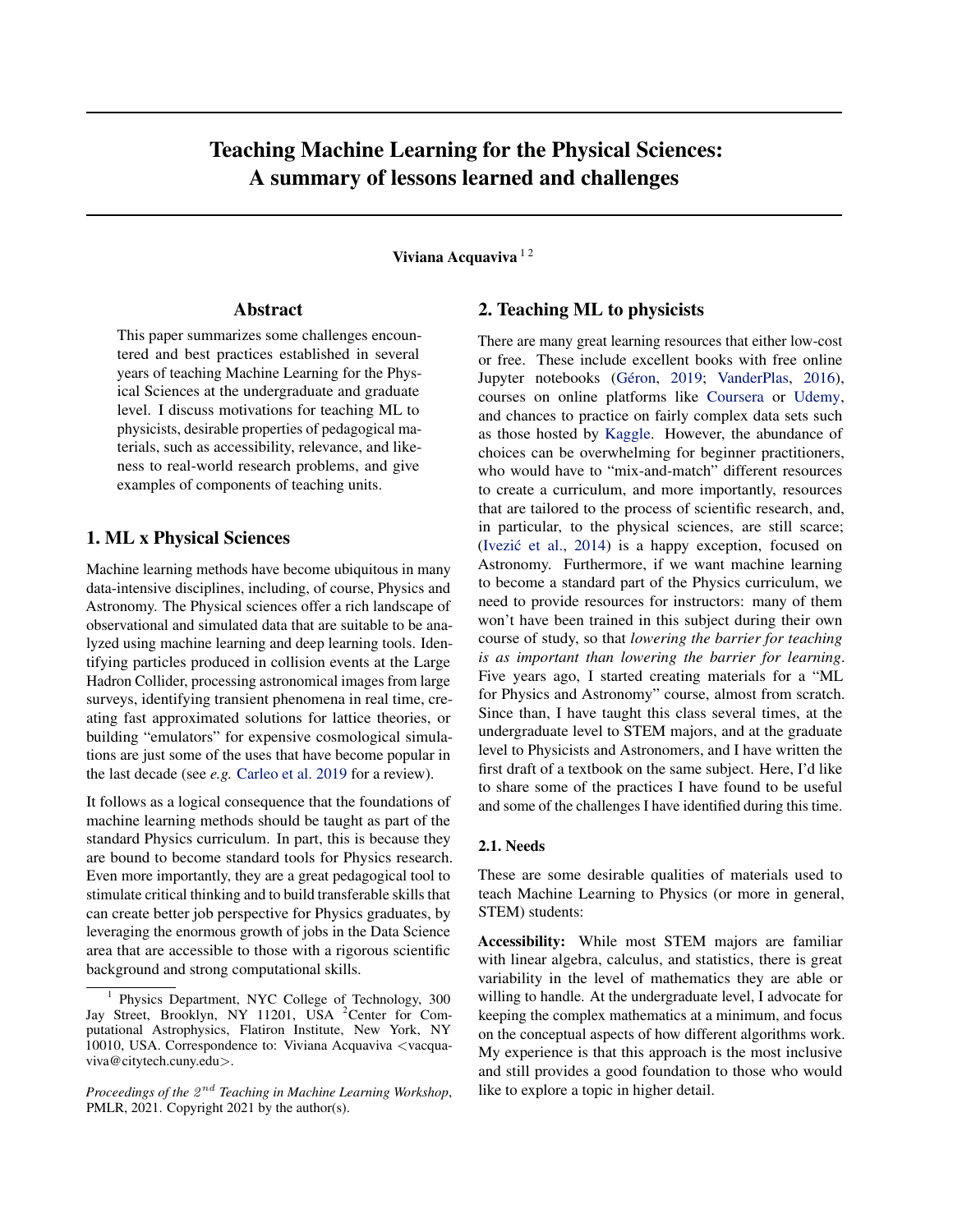#### <span id="page-1-0"></span>Ok, we are now ready to run our first Random Forest model!

To get an idea of what we are shooting for, we can look at the figure of the paper.



In the figure above,  $\sigma_{NMAD}$  is the normalized median absolute deviation of the residual vector, and  $\eta$  is the fraction of outliers, defined as those objects for which (z\_true - z\_est)/(1+z\_true) > 0.15.

#### Task (15 mins):

Establish benchmark score for a RF algorithm with default parameters, using the "cross\_validate" function with with 5-fold cross validation strategy. Diagnose whether the trained model suffers from high bias or high variance, and discuss strategies for improvement.

Figure 1. An excerpt from a lecture notebook, including the "target performance" from [\(Zhou et al.,](#page-4-0) [2019\)](#page-4-0), and an example task that students may be asked to complete during class.

Relevance: This is possibly the greatest challenge - finding problems and data sets that are relevant to scientific research is hard! Most of the "introductory" data sets (MNIST, Boston housing data, Iris...) are too simple, and working with those does not resemble the typical challenges of a research problem. Many more advanced ones (e.g., those found on Kaggle, which include several Physics/Astronomy challenges) are very complex, are require a vast amount of background information. Striking the right balance of finding data and problems that are beginner-friendly, while at the same time presenting some nontrivial features and help develop intuition, is difficult.

Real-world likeness: Experienced machine learning practitioners would often say that "prepping" the data is one of the most time-consuming and important tasks in a ML project. I wholeheartedly agree. Many existing data sets for beginner practitioners are very "curated", and this limits their usefulness in demonstrating best practices in very important aspects such as data exploration, data cleaning, transformations, imputing strategies, and feature engineering. Additionally, themes that are of fundamental importance in research, such as choosing or building an appropriate evaluation metric or estimating uncertainties, are often absent from pedagogical material.

How can we put together materials that have all these desir-

able properties? In short, it takes a lot of work, and it takes a village. As I was assembling resources, I was grateful to count on the help of a very supportive Physics/Astronomy community.

An approach that I have found to be promising is to start with a literature review, and find papers that apply a certain method to data of interest. Some of the most successful pedagogical examples I have used propose to match, or improve on, the performance of a published paper. This is appealing to students because it communicates that they are doing quality work (or at least, that the ML aspect is at a publication-worthy level). For several exercises in my upcoming book, I have reached out to authors of a paper, and asked for access to data, if necessary, and for some introductory guidelines to create a problem-solving pipeline. In class, I show students what our final goal (performancewise) would be, and try to build the pipeline together with them. I have found that if I propose a solution, it's always helpful to riddle it with poor choices; for example, "forgetting" to normalize the data when needed, including noisy or very correlated features, using accuracy on imbalanced data sets... The process of improving the code helps students retain a stronger memory of these potential pitfalls. Colleagues have indicated that they use a similar approach successfully (S. Caron, private comm.)

 $\left[ -1\right]$  $model = RandomForestRequestSorsor()$ 

model.get\_params() 1.1: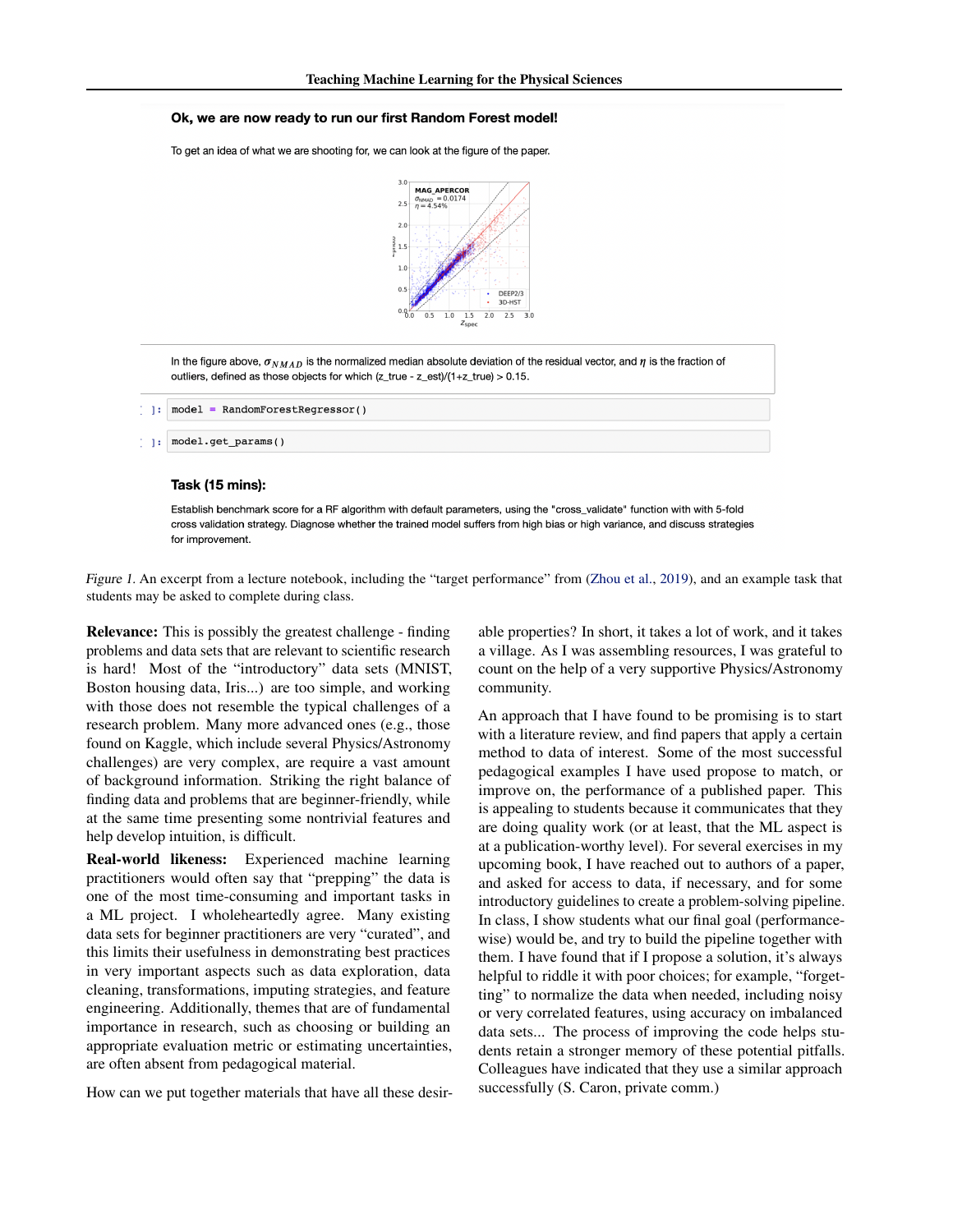<span id="page-2-0"></span>

| <b>DESCRIPTION</b>                                                                                                                                                                                                                                                | <b>TASK</b>                                                                                                                                                                                                                                                                                                      |
|-------------------------------------------------------------------------------------------------------------------------------------------------------------------------------------------------------------------------------------------------------------------|------------------------------------------------------------------------------------------------------------------------------------------------------------------------------------------------------------------------------------------------------------------------------------------------------------------|
| START FROM THE FULL DATA SET. WE<br>SAW IN THE LECTURE NOTEBOOK THAT<br>THE PERFORMANCE CHANGES A LOT<br>ONCE THE SELECTION CRITERIA ARE<br>APPLIED.                                                                                                              | • FIGURE OUT WHICH OF THE DATA CLEANING CUTS WE MADE WAS THE MOST SIGNIFI-<br>CANT IN TERMS OF IMPROVING THE SCORES OF THE FINAL MODEL.                                                                                                                                                                          |
| NOW CHOOSE ONE REFERENCE ALGO-<br>RITHM AMONG THE ONES WE SAW (RF,<br>ADABOOST, GBM), AND REFER TO<br>THE OPTIMIZED MODEL (NO NEED TO<br>RE-RUN THE GRID SEARCH). LET'S<br>CALL THIS MODEL 1. USE THE DATA<br>SET SELECTION WITH 6,307 OBJECTS<br>AND 6 FEATURES. | • GENERATE PREDICTIONS USING CV AND PLOT THEM IN A HISTOGRAM, TOGETHER<br>WITH THE TRUE VALUES. WHICH DISTRIBUTION IS NARROWER? EXPLAIN WHY.                                                                                                                                                                     |
|                                                                                                                                                                                                                                                                   | • OPTIMIZE (USING A GRID SEARCH FOR THE PARAMETERS YOU DEEM TO BE MOST<br>RELEVANT) THE EXTREMELY RANDOM TREE ALGORITHM AND COMPUTE THE OUT-<br>LIER FRACTION AND NMAD. HOW DOES IT COMPARE TO MODEL 1? COMMENT NOT<br>JUST ON THE SCORING PARAMETER(S), BUT ALSO ON VARIANCE/BIAS. WHICH ONE<br>WOULD YOU PICK? |
|                                                                                                                                                                                                                                                                   | • IN THE PAPER THAT WE USED AS A REFERENCE (ZHOU ET AL., 2019), THE AUTHORS<br>ACTUALLY USE COLORS, NOT MAGNITUDES, AS FEATURES. DISCUSS WHY THIS MIGHT<br>BE A BETTER CHOICE.                                                                                                                                   |
|                                                                                                                                                                                                                                                                   | • FIND IN THE PAPER THE EXACT LIST OF FEATURES, AND GENERATE THEM. ARMED<br>WITH YOUR NEW SET OF FEATURES, USE AN ALGORITHM OF YOUR CHOICE TO MATCH<br>OR BEAT THE PERFORMANCE QUOTED IN THE PAPER (NMAD: 0.0174; OLF, 4.54%).                                                                                   |
|                                                                                                                                                                                                                                                                   | • DO YOU HAVE ANY IDEAS TO GENERATE FEATURES THAT COULD BE USEFUL? IF SO,<br>FEEL FREE TO GO AHEAD AND REPORT ANY IMPROVEMENT (OR LACK THEREOF). YOU<br>SHOULD MOTIVATE YOUR CHOICE OF FEATURES!                                                                                                                 |

Table 1. Example assignment for the teaching unit presented in the text.

### 3. Elements of a teaching unit

The strategies I have developed are especially tailored to introductory Machine Learning courses at the advanced undergraduate/early graduate level in "official", grade-bearing classes. I find it helpful to integrate some traditional coursework elements (for example, slides and review questions) with more hands-on content, such as lecture notebooks and programming worksheets assignments. Often, the two sets "talk" to each other; for example, homework might include completing parts of a lecture notebook. For more advanced practitioners or more informal settings, such as summer schools, I usually skip the assignments and try to make each unit self-contained.

My approach is to present each machine learning theme (typically, a new algorithm or a discipline-wide concept, such as cross-validation or hyperparameter optimization) *in parallel with* a Physics or Astronomy problem (examples I have used recently include identifying potentially habitable planets, classifying the products of collision events in particle physics data, or creating a model for the rise of water in different US stations). The example materials shown here are excerpts from a teaching unit where we discuss and use ensemble methods (in particular, bagging and boosting algorithms) to solve the problem of determining distance (parameterized by *redshift, z*) to faraway galaxies from the shape of their spectral energy emission.

The elements of each teaching unit are the following:

A Power Point (or equivalent) presentation, with some blackboard discussion, which introduces the ML theme from a theoretical perspective, as well as the data set used;

A Jupyter notebook lecture, with some blank parts "to fill". The notebook shows the process of problem-solving for example, setting up and optimizing the new ML method, or establishing good practices. The extent of the "fillable" parts varies according to the class and the time availability. When possible, I like to do mini assignments (10-15 minutes), where students are asked to complete a single task - for example, do some exploratory data analysis, find a "bug" in my code, or improve on a benchmark performance. An example, including the "target performance" from a published paper [\(Zhou et al.,](#page-4-0) [2019\)](#page-4-0) and a "mini-task", is shown in Fig. [1.](#page-1-0)

Quizzes/review questions; these are ungraded and usually a students' favorite. Most of them are in multiple-choice form and are meant to reinforce the theoretical foundations, for example with questions on the suitability of a given method to a given problem, or the parameters of a specific method. In a classroom setting, these usually work well as think/pair/share material; I have also organized them as group competitions for extra credit. They also lend themselves to be used in online settings with interactive lecture softwares like [Sli.do,](https://www.sli.do/) [Mentimeter,](https://www.mentimeter.com/) or similar.

Reading material; I include traditional (*e.g.* book chapters, journal articles) and less traditional (*e.g.* blog posts, YouTube videos) resources for every unit. Learners have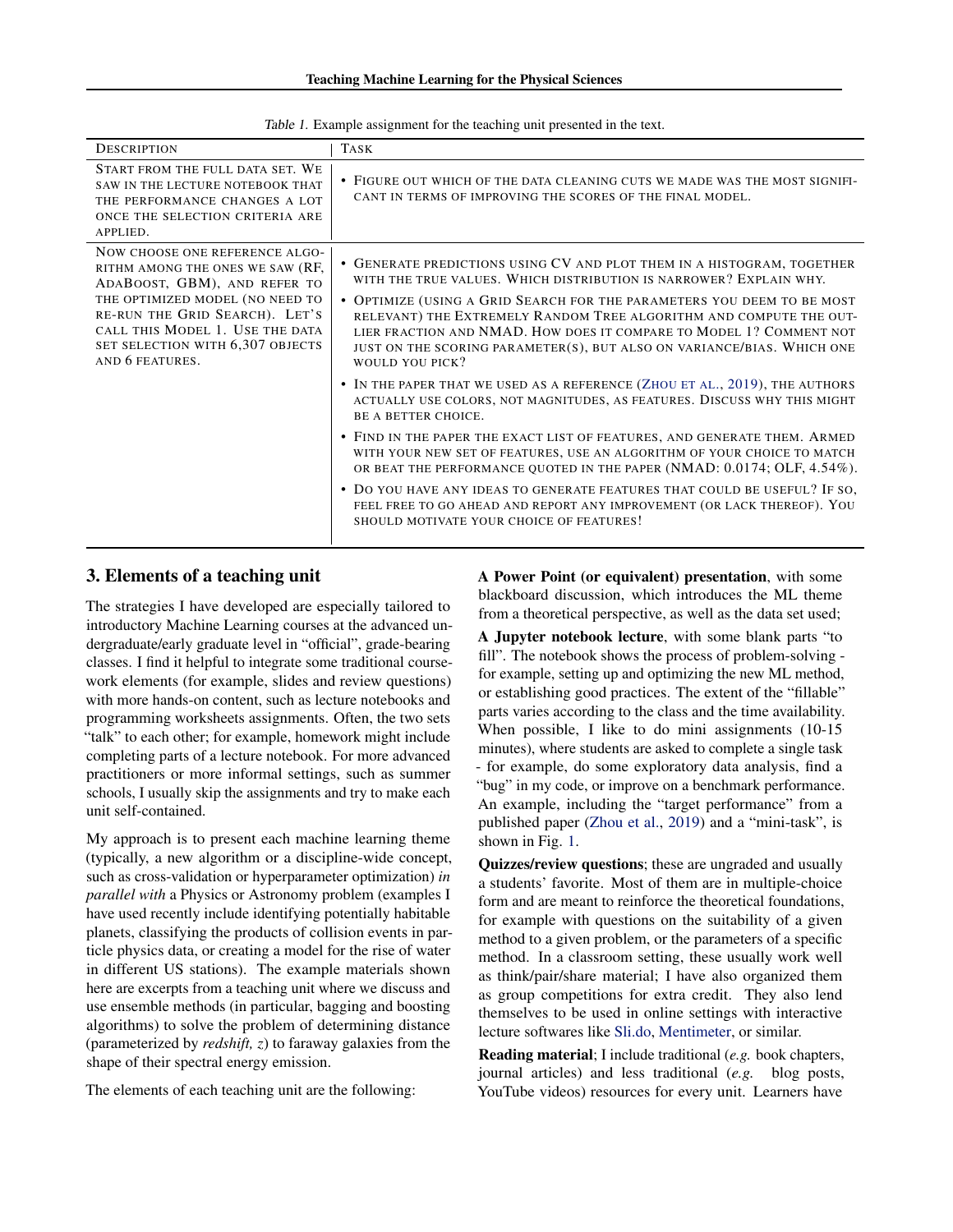different learning preferences/styles and I feel that it is important for them to have several options. Some of the sources I recommend for this unit are [\(Louppe,](#page-4-0) [2014\)](#page-4-0) and the relevant part of Chapter 5 of [\(VanderPlas,](#page-4-0) [2016\)](#page-4-0), but also [this YouTube video,](https://www.youtube.com/watch?v=sRktKszFmSk) [this blog post](https://www.gormanalysis.com/blog/gradient-boosting-explained/) and [this one,](https://blog.mlreview.com/gradient-boosting-from-scratch-1e317ae4587d) and [this notebook.](https://nbviewer.jupyter.org/github/groverpr/Machine-Learning/blob/master/notebooks/01_Gradient_Boosting_Scratch.ipynb)

Homework assignments; these vary according to the class, but usually they include programming exercises that complement the material in the lecture notebook, and some non-coding tasks. The latter could be, *e.g.*, writing pseudocode for a given algorithm, commenting code line-by-line, or reflecting on how to approach a problematic issue such as a severe imbalance, or missing data. An example assignment for this unit is shown in Table [1.](#page-2-0)

In a traditional course, it is useful to have a final open-ended project that resembles a real-world application; importantly, this helps students create a "portfolio" item that can be added to a resume or brought up in job interviews. Students are encouraged to use Git and [GitHub](https://github.com/) for their projects. In undergraduate settings, I have recently settled on a two-steps research problem. Step 1 sets a common goal for all students (*i.e.*, exploring and cleaning data, training and optimizing a model using one of the algorithms already discussed). In Step 2, I propose possible "tracks" that can be worked on by small group of students; students choose the "track". The "track" could consist in learning about and deploying a new algorithm, experimenting with feature engineering, analyzing the dependence on signal-to-noise ratio, and so on. In graduate-level classes, students are asked to come up with their own project and data, and the products include a project plan and a final report, ideally in the form of a research paper.

### 4. More about teaching to physicists

Many of the teaching tools highlighted in the previous sections are fairly general, and might be useful when teaching students from various backgrounds. So what aspects can we emphasize in particular when teaching to physicists? Here are some that come to mind:

- Literature search! This may sound like a given, but by asking students to read papers where these techniques are applied, and/or to search for related papers, we help them improve their literature searching skills, "skimmingthrough" skills, and of course we encourage building subject matter knowledge.
- Creating exercises that rely on domain knowledge is also important. For example, the last few exercises in Table [1](#page-2-0) require an understanding of why photometric colors, which describe gradients in the spectrum, might be better features than measures of brightness, when the goal is to measure redshift. In the physical sciences, understanding the data before attempting feature engineering is very

important, and these applications can help reinforce why, as well as foster discussion of specific data issues.

- It is also useful to consider how machine learning approaches compare to other solutions. In the present example of photometric redshifts, it is possible to use templates of galaxy spectra to obtain an estimate of the redshift via inference methods. Physics and Astronomy students will be able to understand both approaches: a useful class discussion could be the comparison of pros and cons of inference versus machine learning.
- Finally, in Physics, we never want to quote a result without stating some level of confidence in our estimate. In this case, we could reflect on possible sources of uncertainties, from, e.g., the size of training set, the chosen architecture, and the available features, to the experimental uncertainties on the data; sometimes they are classified as *epistemic* and *aleatoric* uncertainties, see e.g. [\(Kendall & Gal,](#page-4-0) [2017\)](#page-4-0). The former refer to the data set as a whole, while the latter can also be characterized on an object-by-object basis. Discussing how to estimate these uncertainties, and how to establish a fair comparison with existing results, is very important.

# 5. Conclusions

My conclusions are the following:

- It is important to include ML techniques in Physics (and more generally, STEM) curricula, as they are useful for both academic and non-academic careers;
- Using a mix of techniques, from traditional lectures to hands-on programming exercises, and recommending varied learning resources helps meet the needs of different learners;
- Practical projects are important, because they teach students to be comfortable with open-ended questions, and help them build a portfolio; students can be encouraged to post them on platforms like [GitHub;](https://github.com/)
- Preparing good sets of materials is important not just for students, who tend to be resourceful and resilient, but also to widen the pool of instructors who can teach this subject;
- Persisting challenges include: 1. Improving access to data sets and problems at the right level of complexity and size; 2. Finding effective ways to teach across-discipline concepts, such as uncertainty estimation or interpretability, that are important but don't fit in the algorithm/problem mold, and 3. Integrating the conversation around ML topics with content taught *e.g.* in Statistics or Computational Methods courses.

All the materials from the most recent iteration of this class are available [here](https://drive.google.com/drive/u/2/folders/118pSj9ZaSElPaSKu9k-XKRfRTvN41yoz) (just send a sharing request, so I can keep track of who has access).